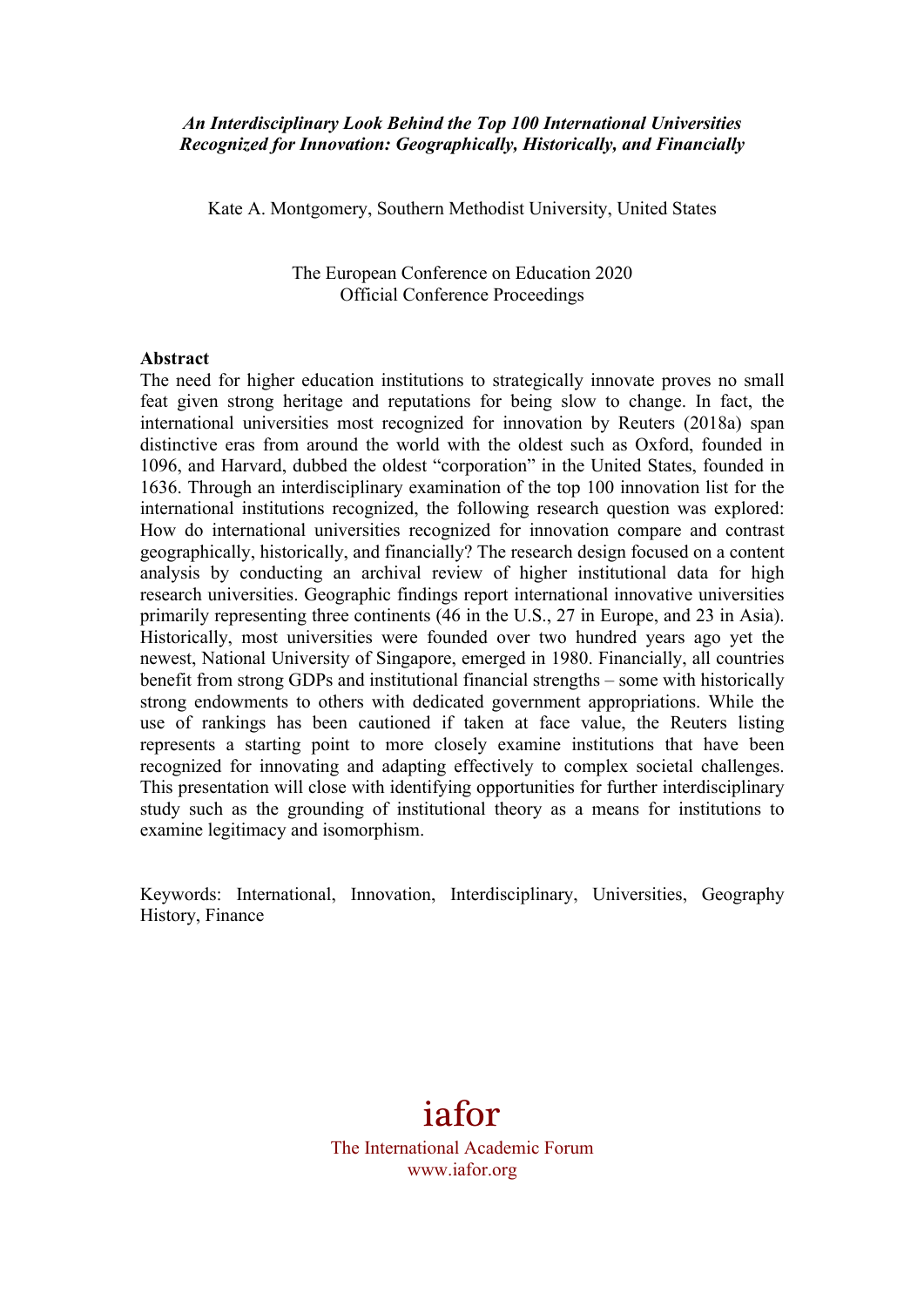### **Introduction**

Higher education in many parts of the world struggles with reputations as ivory towers closed off from the world with longstanding legacies that can make change difficult (Harris, 2013; Thelin, 2019). The need for universities to strategically innovate in light of mounting societal pressures proves no easy feat. Interestingly, history would actually suggest that while some of the oldest universities like Oxford founded in 1096, Harvard in 1636, and even Stanford in 1885, did not focus on research at their inceptions (Henderson, 1970; Thelin, 2019). In fact, research became a stronger premise within institutional missions in the twentieth century (Harris, 2013; Thelin, 2019) which suggests more substantial organizational change taking place in the higher education realm than conventional thought would suggest.

An international scope for this research work was selected intentionally in light of an increasingly global society and the opportunity to learn from institutions recognized for their innovation efforts around the world. Also, of importance, is to examine the context of innovative higher education institutions from an interdisciplinary perspective to provide more in-depth context beyond a singular lens.

The research question focuses on how international universities recognized for innovation compare and contrast geographically, historically, and financially in an effort to more deeply understand regional relationships, longevity, and resources that shape each institution.

It is important to acknowledge the researcher positionality given her experience in higher education, interdisciplinary studies, innovation, and corporate management and how this work may be impacted. She is a doctoral candidate in the Ed.D. program in higher education from the United States. She holds an interdisciplinary, Master of Liberal Arts degree as well as post-master's international study in areas such as anthropology (globalization and development, global cultures, humanities), business (leadership, international entrepreneurship), and engineering (innovation and design). To mitigate potential bias, she obtained advisor and peer reviews prior to presenting and publishing.

# **Research Design**

An international comparative analysis from an interdisciplinary perspective examined geographic, historical, and financial contexts for the "Top 100" universities recognized for innovation (Reuters, 2018a). Rankings provided a jumping off place to examine the phenomenon of innovation in higher education worldwide. For reference, Reuters (2018b) utilized an algorithm to rank universities based on research expenditures, patent volume, patent impact, research published, research cited, and industry collaboration.

This research employed an exploratory approach focused primarily on qualitative techniques with some descriptive quantitative data to further illuminate findings. Archival documents were sourced to prepare a content analysis (Merriam & Tisdell, 2016) from the self-published information publicly available from the ranked universities as available in addition to macro-data (i.e., World Bank, etc.). For reference, figures were converted to U.S. currency for comparison purposes.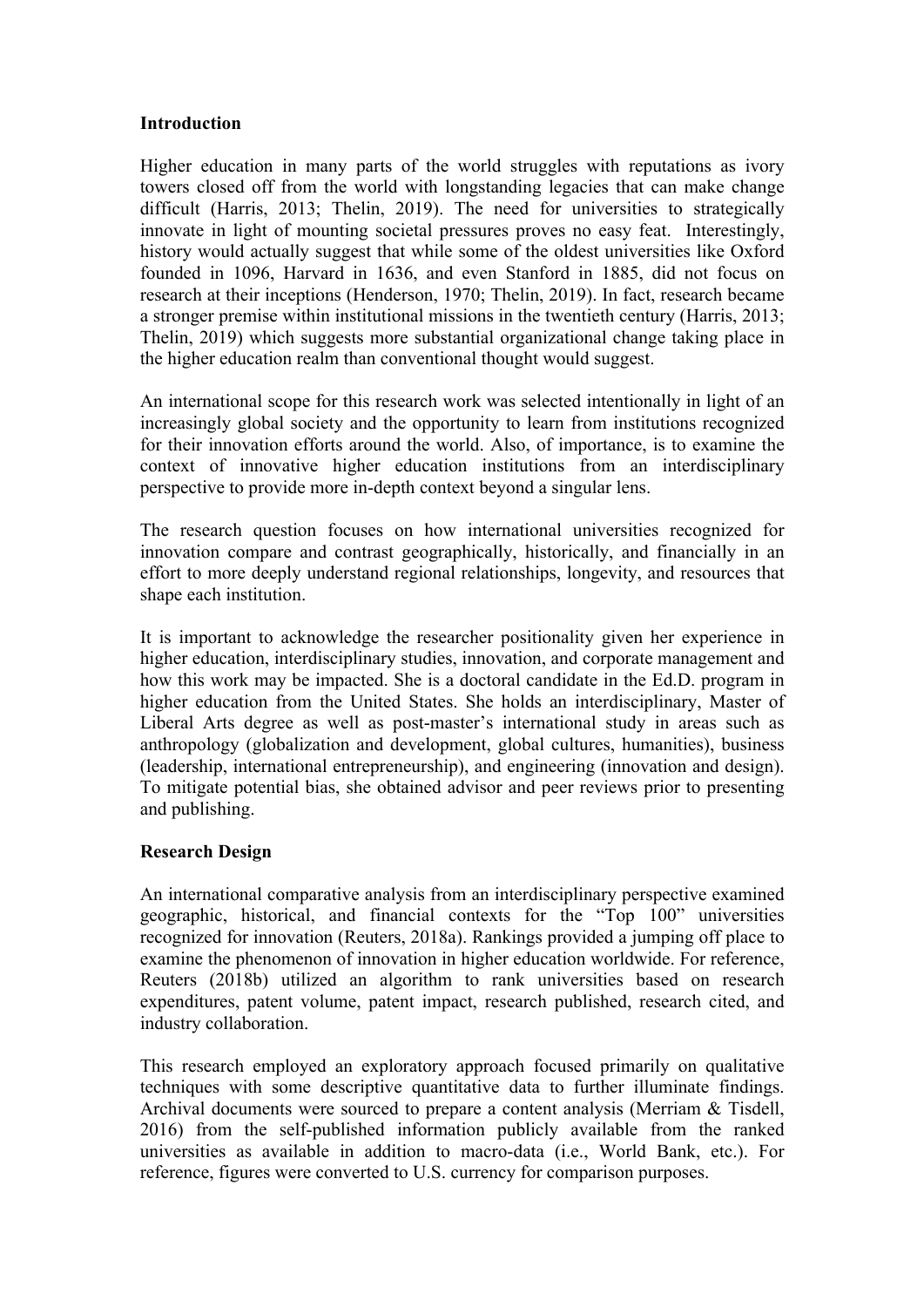Additionally, a geographic mapping illuminated regional incidence of this qualitative and quantitative data which provided a spatial "birds-eye view" (Yoon, Gulson, & Lubienski, 2018, p. 53) of the international landscape. For instance, the Top 100 (Reuters, 2018a) institutions were plotted on a global map utilizing ATLAS.ti (2020) software. While ATLAS.ti is a CAQDAS qualitative research software program most known as for its robust coding capabilities (Miles, Huberman, & Saldaña, 2014), it also has geospatial features (ATLAS.ti, 2020) that are being used to integrate my broader qualitative coding work beyond this study in a master database.

# **Interdisciplinary Research Analysis**

Interdisciplinary studies foster the opportunity to study complex topics from multiple perspectives (Holley, 2009). The increasing emphasis on innovation in an increasingly complex global society is one such topic that benefits from a deeper exploration beyond one discipline – in this case, by examining differing perspectives geographically, historically, and financially.

# *Geographic Dispersion*

The analysis began with an overview geographically to provide incidence of the institutions at continent, country, and institutional levels. To create this map, all institutions were loaded into ATLAS.ti (2020) CAQDAS software (Contreros, 2017). Geographic findings report international innovative universities to primarily represent three continents (46 in the U.S., 27 in Europe, and 23 in Asia). Note that the U.S. is treated as a "continent" given the strong incidence within the country alone with only two universities represented in Canada. Figure 1 projects this spatial view showing the majority of highly recognized universities to be located in few concentrated areas – the northeastern United States, western Europe (Germany, France, United Kingdom, Switzerland, Belgium, Netherlands, and Denmark), and the Asian Pacific Rim (Japan, Korea, China, Singapore).



Figure 1: International Institutions Recognized for Innovation (Reuters, 2018a) – Geographic Dispersion Utilizing ATLAS.ti Software

Upon deeper exploration, geographic composition is examined by quadrants which showed some differing prominence across continents compared to the rankings list (Reuters, 2018a). For instance, the United States is not only recognized for the most institutions but also shows a disproportionately high percentage of top 25 institutions (68% of top 25 institutions versus 46% of top 100 institutions) versus Europe and Asia. Europe and Asia share equal presence in the top 25 ranking, Asia moves ahead of Europe in the second quadrant, while Europe moves ahead of Asia in the third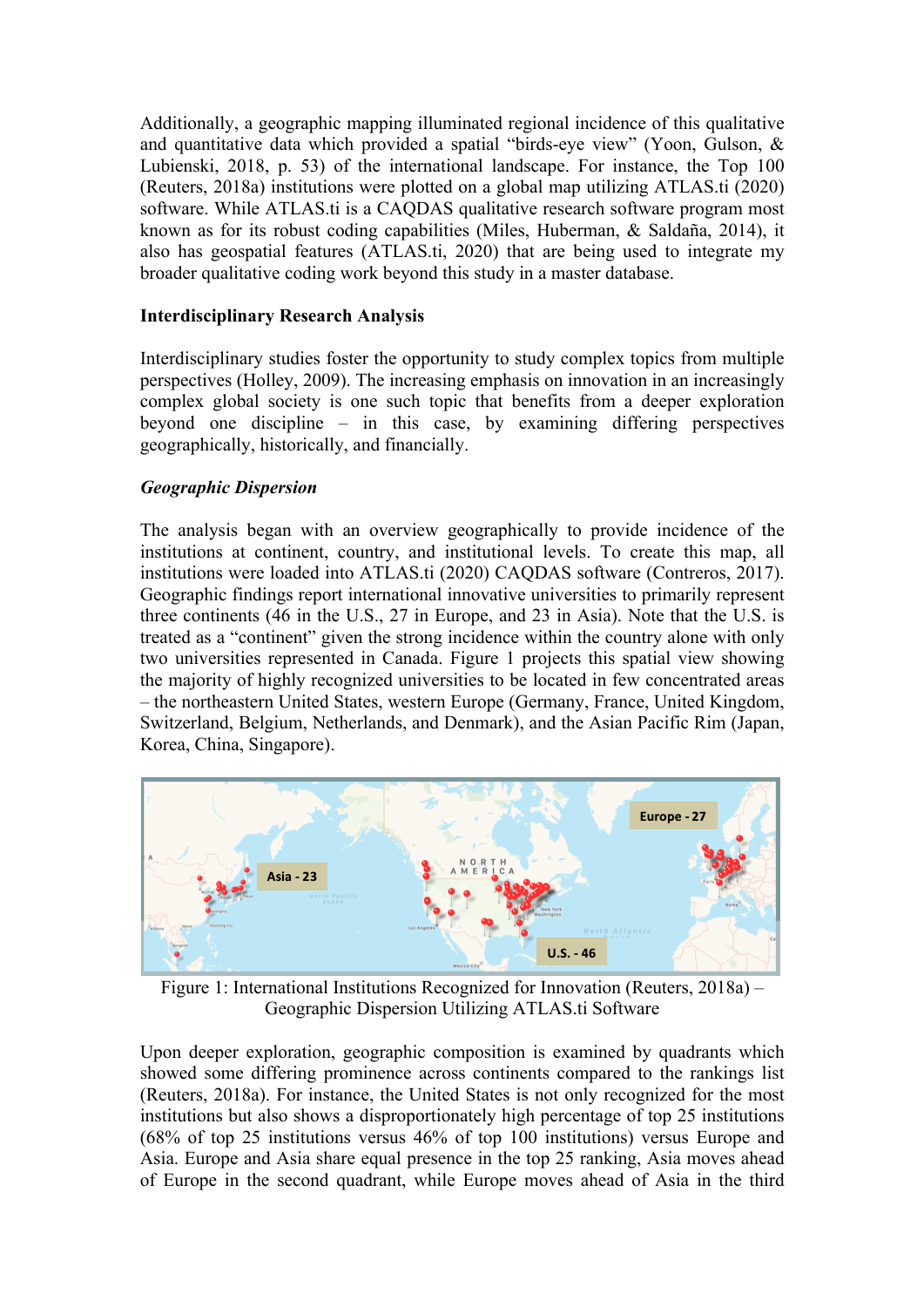| Top $25$<br>Region $#$ %                 |                                                     | $26 - 50$<br>Region $#$ %                          |                                             | 51-75<br>Region $#$ %                                                                                 | 75-100                               | Region $#$ %                                                    |
|------------------------------------------|-----------------------------------------------------|----------------------------------------------------|---------------------------------------------|-------------------------------------------------------------------------------------------------------|--------------------------------------|-----------------------------------------------------------------|
| U.S.<br>Europe<br>Asia<br>Other<br>Total | 17 68%<br>4 16%<br>4 16%<br>$0\quad 0\%$<br>25 100% | U.S.<br>Asia<br>Europe $5\,20\%$<br>Other<br>Total | 12 48%<br>7 28%<br>$1 \quad 4\%$<br>25 100% | U.S.<br>$10\;\;40\%$<br>Europe $8\quad32\%$<br>$6\quad24\%$<br>Asia<br>1<br>Other<br>25 100%<br>Total | U.S.<br>Asia<br>4%<br>Other<br>Total | Europe $10\,40\%$<br>7 28%<br>6 24%<br>$2 \quad 8\%$<br>25 100% |

quadrant and over both the U.S. and Asia in the fourth. Note that "other" includes four universities in Canada and Israel (see Table 1).

Table 1: International Institutions Recognized for Innovation (Reuters, 2018a) – Geographic Composition by Rankings Quadrant

## *Historical Vantage*

Most universities on the Top 100 list (Reuters, 2018a) were founded over two hundred years ago with a span of 900 years. As Henderson (1970) and Thelin (2019) proclaimed, the oldest universities continue to withstand the tests of time. The oldest institution in England is the University of Oxford (1096), Harvard University in the United States (1636), and Keio University in Japan (1858). Note that years founded are denoted in parentheses.

The Top 100 list (Reuters, 2018a) also includes some of the newest universities that were founded within the past forty years. The newest university overall and in Europe is Karlsruhe Institute of Technology in Germany (2009) that resulted from a merger, noting its origins in 1825 (KIT, 2020). The newest U.S. university is Oregon Health and Science University (1995) upon splitting from the state flagship originally founded in 1887 (Reuters, 2018a). The newest Asian university is POSTECH in Korea (1986). Also, of note, the newest university from the newest country to be recognized is the National University of Singapore (1980) resulting from a merger, while noting its original founding in 1905.

These universities represent distinct educational eras over the past nine hundred years (see Figure 2). Ancient higher education originated in Europe with three currently recognized as innovative leaders in higher education on the Top 100 list (Reuters, 2018a): University of Oxford (1096) and University of Cambridge (1209) both in the U.K., and KU Leuven in Belgium (1425). Institutions emerged in the United States during the Colonial period before the American Revolution in the late eighteenth century (Thelin, 2019) and include four institutions: Harvard University (1636), Yale University (1701), University of Pennsylvania (1740), and Columbia University (1754). The Colonial colleges emphasized strong legacies, traditions, and prestige which are still embodied to this day. These colleges built on the foundations of Oxford and Cambridge, however, embraced new governance, infrastructures, and curricular ideas, or innovations (Henderson, 1970; Thelin, 2019).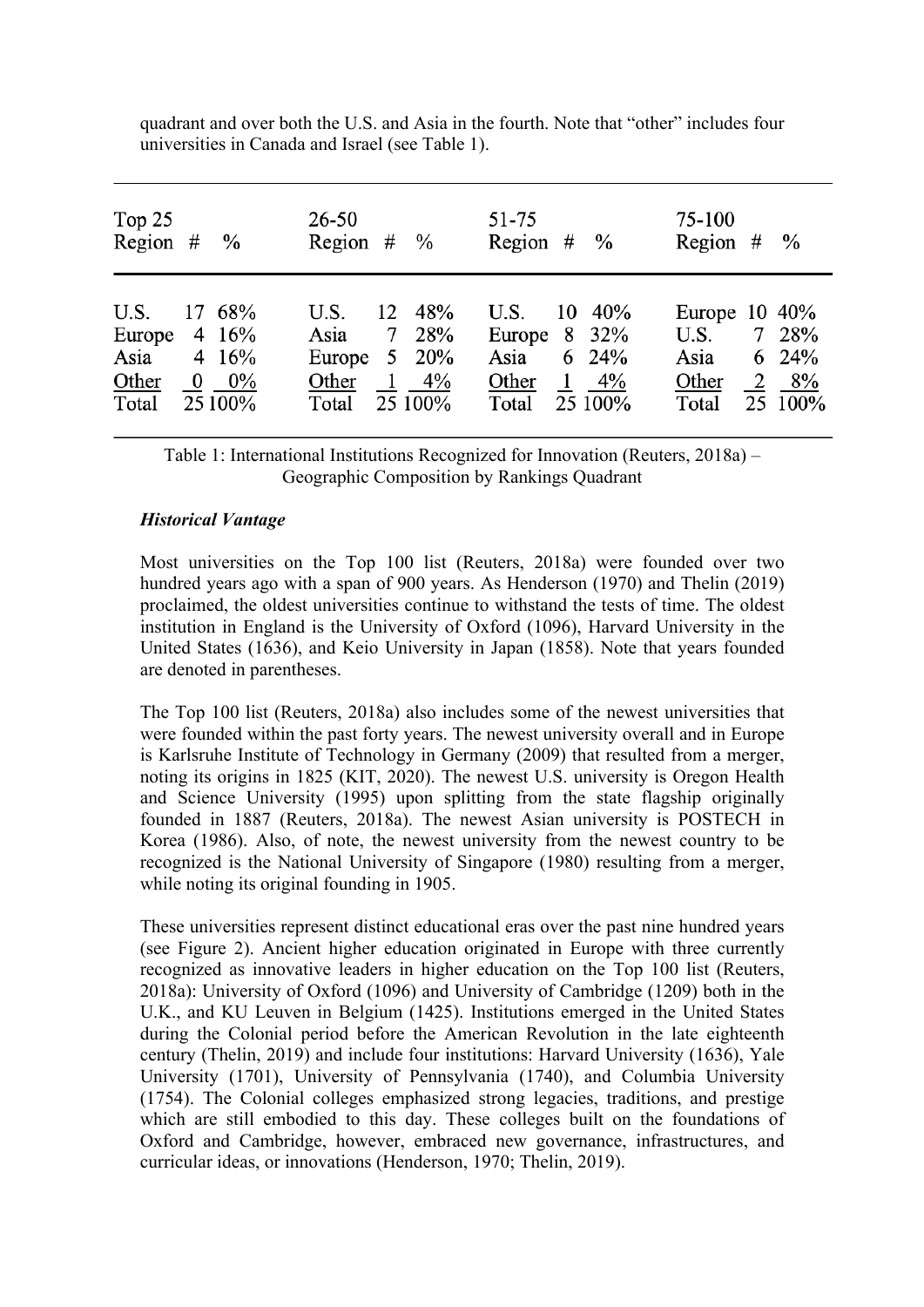Also, of note, the highest ranked German university on the Top 100 list (Reuters, 2018a), University of Erlangen, Nuremberg, Germany, was founded in 1743. The German model trains students with more technical, utilitarian, and specialized curricula at the undergraduate, master's, and doctoral levels (Guruz, 2008; Henderson, 1970, Thelin, 2019).

The most significant emergence of Top 100 universities (Reuters, 2018a) occurred in the nineteenth century as a result of geographic expansion and the creation of landgrant universities in the United States (Geiger, 2016; Thelin, 2018); emerging nationstates in Europe and Asia (Guruz, 2008); and, the adoption of technology-driven universities inspired by Germany and France (Henderson, 1970). In fact, 53 of the Top 100 universities were founded in the 1800s (Reuters, 2018a).

The twentieth century was characterized by an emergence of international institutions from Asia on the Top 100 list (Reuters, 2018a): Kyushu University, Japan (1903); Tohoku University, Japan (1907); Tsinghua University, China (1911); Osaka University, Japan (1931); Seoul National University, Korea (1946); and the National University of Singapore (1980).

Figure 2 provides a visual portrayal summarizing the historical eras of higher education internationally and university examples founded during each timeframe.



Figure 2: International Institutions Recognized for Innovation (Reuters, 2018a) – Historical Vantage by Era

To examine interdisciplinarily, historical descriptive statistics of university founding dates were added to the geospatial map. Of note, Europe spans the largest range of institutional origins, 1096-2009, with the oldest mean, 1716, and median, 1828. Moving west, the U.S. comprises the next broadest range, 1636-1995, and older mean, 1849, and median, 1861. Then, further to the west, Asia represents the smallest range, 1858-1980, with the newest mean, 1918, and median, 1905, dates (see Figure 3).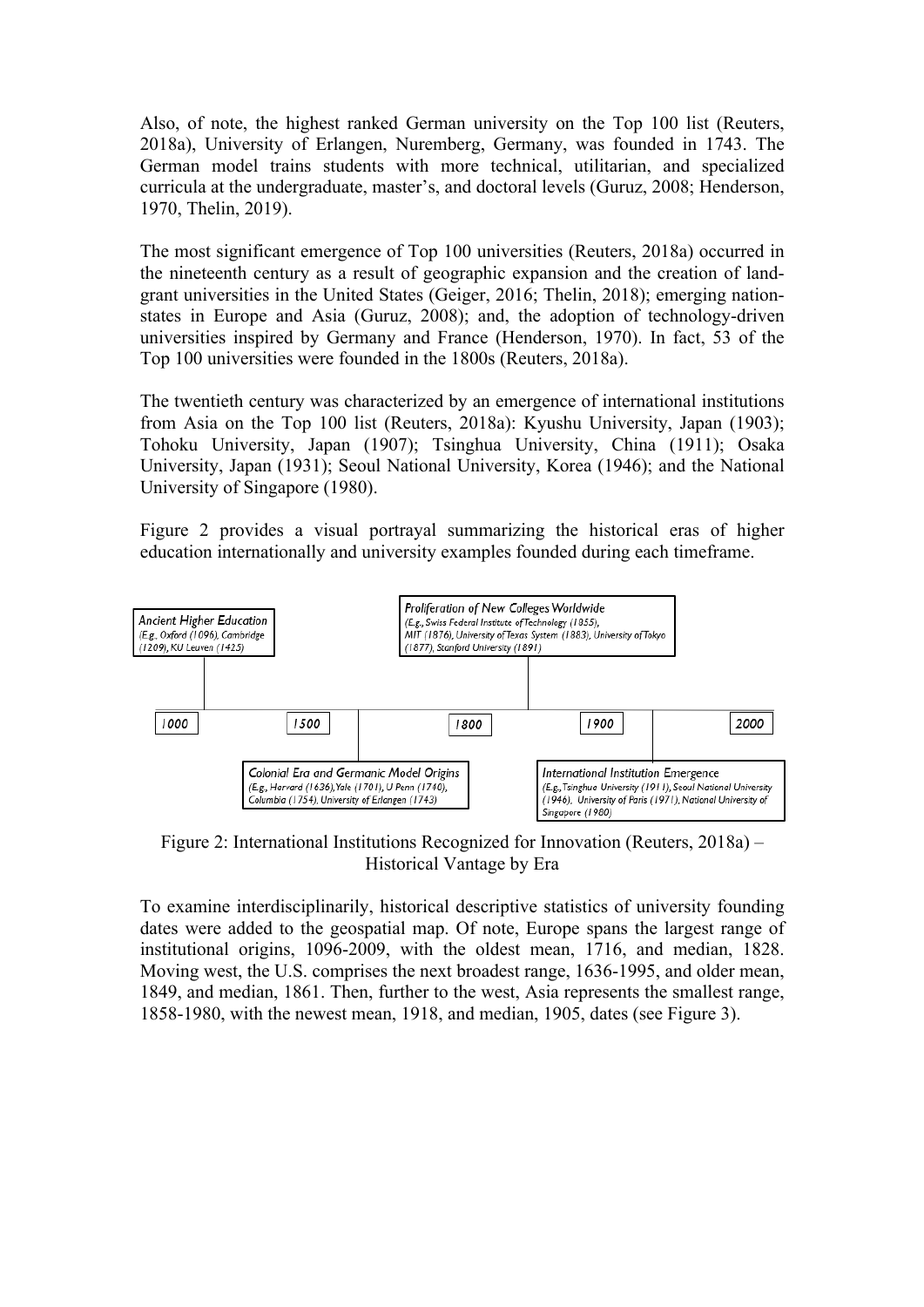

Figure 3: International Institutions Recognized for Innovation (Reuters, 2018a) – Year of Universities Founded by Region (Range, Mean, and Median) on Map Utilizing ATLAS.ti Software

## *Financial Comparison*

Financially, all countries benefit from strong GDPs for their respective countries which is one measure of economic progress at the national level (Lange, Wodon,  $\&$ Carey, 2018). The 13 countries represented in the Top 100 (Reuters, 2018a) account for roughly 60% of the world's GDP based on the 2017 figures published by the World Bank (see Figure 4 for a GDP breakdown by country reported in U.S. billion dollars).



Figure 4: International Institutions Recognized for Innovation (Reuters, 2018a) – GDP by Country in Billions (World Bank, 2017)

The United States leads GDP at 38% for the countries represented on the Top 100 list (Reuters, 2018a) which is -8 percentage points less than the 46% of universities represented. Asia comprises 37% of GDP which is +14 percentage points higher than the 23% of universities represented. Europe's GDP is 22% for the countries on the Top 100 list which is within 5 percentage points of the 27% of universities represented, the narrowest gap between GDP and university representation on the Top 100 list (Reuters, 2018a). Figure 5 overlays the total GDP figures for the U.S., Asia, and Europe on the Top 100 international institutions recognized for innovation (Reuters, 2018a).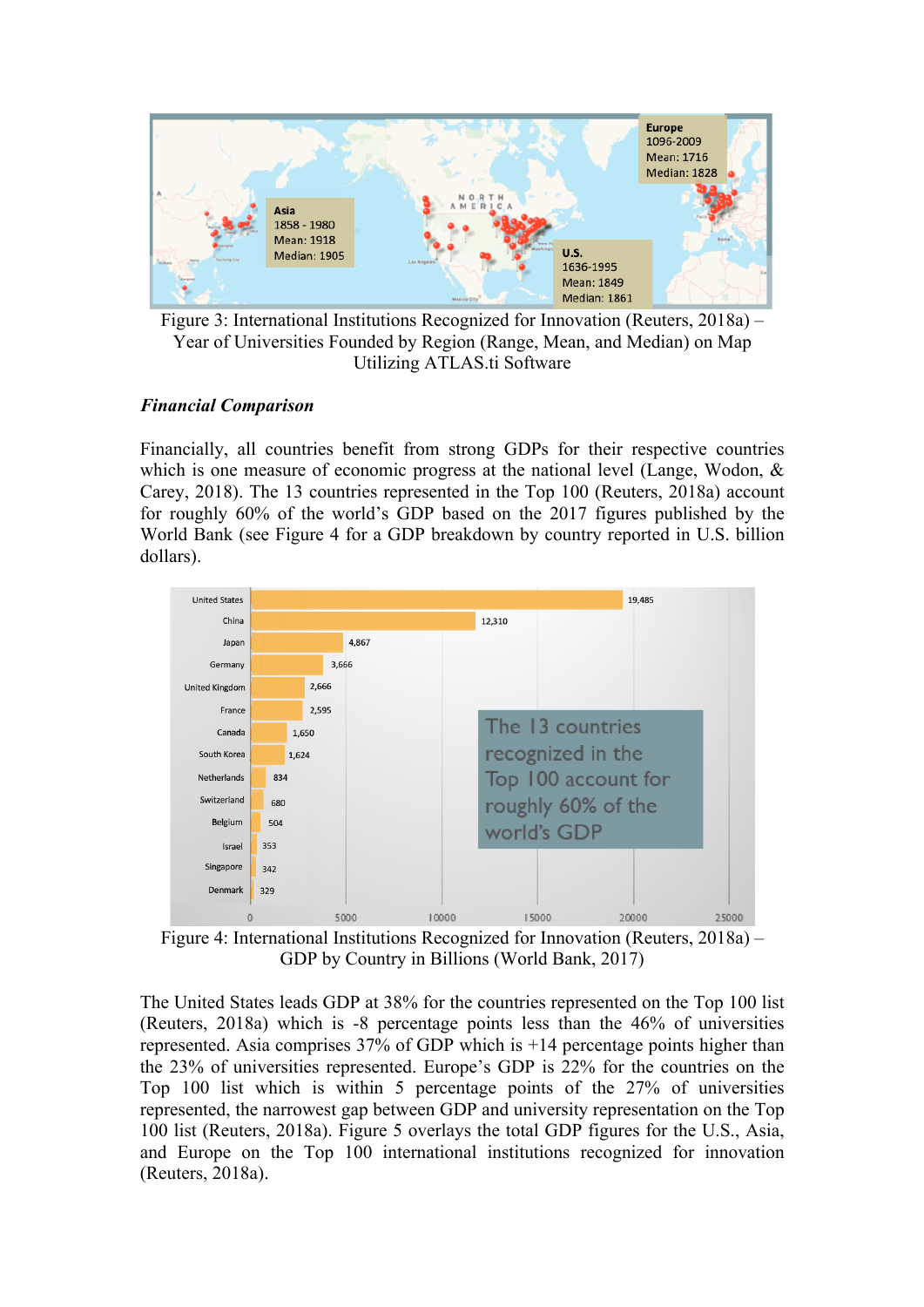

Figure 5: International Institutions Recognized for Innovation (Reuters, 2018a) – GDP by Region on Map Utilizing ATLAS.ti Software

For a closer look at institutional financial models, revenues and expenditures were examined for four universities spanning geographies and historical originations based on a quota sampling method (Miles et al., 2014) related to the Top 100 (Reuters, 2018a) distributions – two universities from the United States, Harvard University (founded in 1636, ranked #3) and Stanford University (founded in 1885, ranked #1); one university in Europe, the University of Oxford in England (founded in 1096, ranked #40); and one university in Asia, the National University of Singapore (founded in 1980, ranked #63). Data and charts were originally included in an indepth financial study examining revenue streams and expenditures for the four institutions (Montgomery, 2020).

Revenue data was reported from annual financial reports for Oxford (2017) and NUS (2017) and from IPEDS data from the National Center for Education Statistics (2017) for Harvard and Stanford. Figures were converted into U.S. dollars for the University of Oxford from British pounds and for NUS in Singapore dollars (Federal Reserve System, 2017). Revenues per student for each institution were calculated by dividing revenue by the total number of students reported (Reuters 2018a).

Total revenues were lower for Oxford and NUS compared to Harvard and Stanford. Oxford sourced the highest composition of tuition and fees with Stanford and Harvard showing the highest revenue sourced from the "other revenue" category which could represent more innovative, diversified revenue streams beyond traditional funding sources. NUS received over twice the proportion of government funding relative to Oxford, Harvard, and Stanford (see Table 2).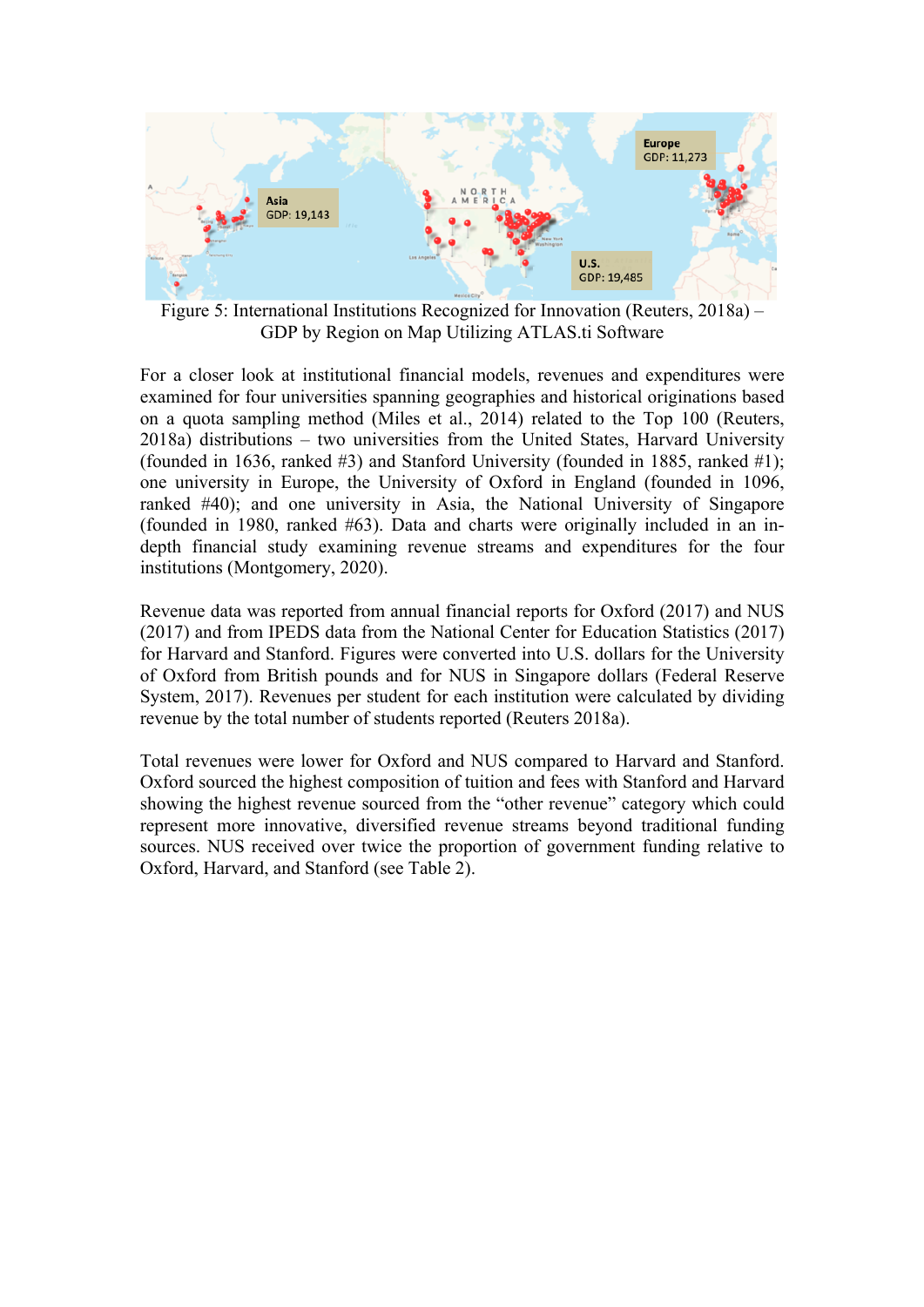| Institution                            | Tuition |               | Govt.<br>Funding |      | Other<br>Grants/<br>Gifts |               | Other<br>Revenue |      | Total<br>Revenue |      |
|----------------------------------------|---------|---------------|------------------|------|---------------------------|---------------|------------------|------|------------------|------|
| $(US \$                                | \$K     | $\frac{0}{0}$ | \$K              | $\%$ | \$K                       | $\frac{0}{0}$ | \$Κ              | $\%$ | \$K              | $\%$ |
| Oxford                                 | 21      | 19%           | 13               | 12%  | 38                        | 35%           | 38               | 35%  | 110              | 100% |
| Harvard                                | 28      | 13%           | 20               | 9%   | 39                        | 18%           | 126              | 59%  | 213              | 100% |
| Stanford                               | 25      | 5%            | 77               | 16%  | 68                        | 14%           | 305              | 64%  | 475              | 100% |
| National<br>University of<br>Singapore | 11      | 17%           | 30               | 48%  | 14                        | 22%           | 8                | 13%  | 63               | 100% |

Table 2: University Revenue Comparison – Cost per Student

In reviewing expenses among the four universities, Oxford spent more on operating expenditures, Stanford led staff expenses, and NUS allocated more towards depreciation and finance costs (see Table 3).

When analyzing on a cost-per-student basis, Stanford spent significantly more per student than Harvard, Oxford, or NUS (see Table 3). Stanford, Harvard, and Oxford spent roughly two-thirds of revenue generated per student. NUS was the only institution that spent slightly more than revenues which resulted in a -1% deficit (see Tables 2 and 3).

Expenditure data was reported from annual financial reports for Oxford (2017) and NUS (2017) and from IPEDS data from the National Center for Education Statistics (2017) for Harvard and Stanford. Revenues per student for each institution were calculated by dividing revenue by the total number of students reported (Reuters 2018a).

| Institution                            | <b>Staff Costs</b> |      | Operating<br>Expenditures |               | Depreciation/<br><b>Finance Costs</b> |     | Total<br>Expenditures |               |
|----------------------------------------|--------------------|------|---------------------------|---------------|---------------------------------------|-----|-----------------------|---------------|
| $(US \$                                | \$K                | $\%$ | \$K                       | $\frac{0}{0}$ | \$K                                   | ℅   | \$K                   | $\frac{0}{0}$ |
|                                        |                    |      |                           |               |                                       |     |                       |               |
| Oxford                                 | 35                 | 51%  | 28                        | 41%           | 6                                     | 8%  | 69                    | 100%          |
| Harvard                                | 79                 | 50%  | 60                        | 39%           | 18                                    | 11% | 157                   | 100%          |
| Stanford                               | 183                | 60%  | 97                        | 32%           | 27                                    | 9%  | 307                   | 100%          |
| National<br>University of<br>Singapore | 31                 | 49%  | 24                        | 38%           | 8                                     | 13% | 64                    | 100%          |

Table 3: University Revenue Expenditure – Cost per Student

Note both tables 2 and 3 and corresponding explanations have been reproduced from the previous study to add financial dimension to this interdisciplinary work (Montgomery, 2020).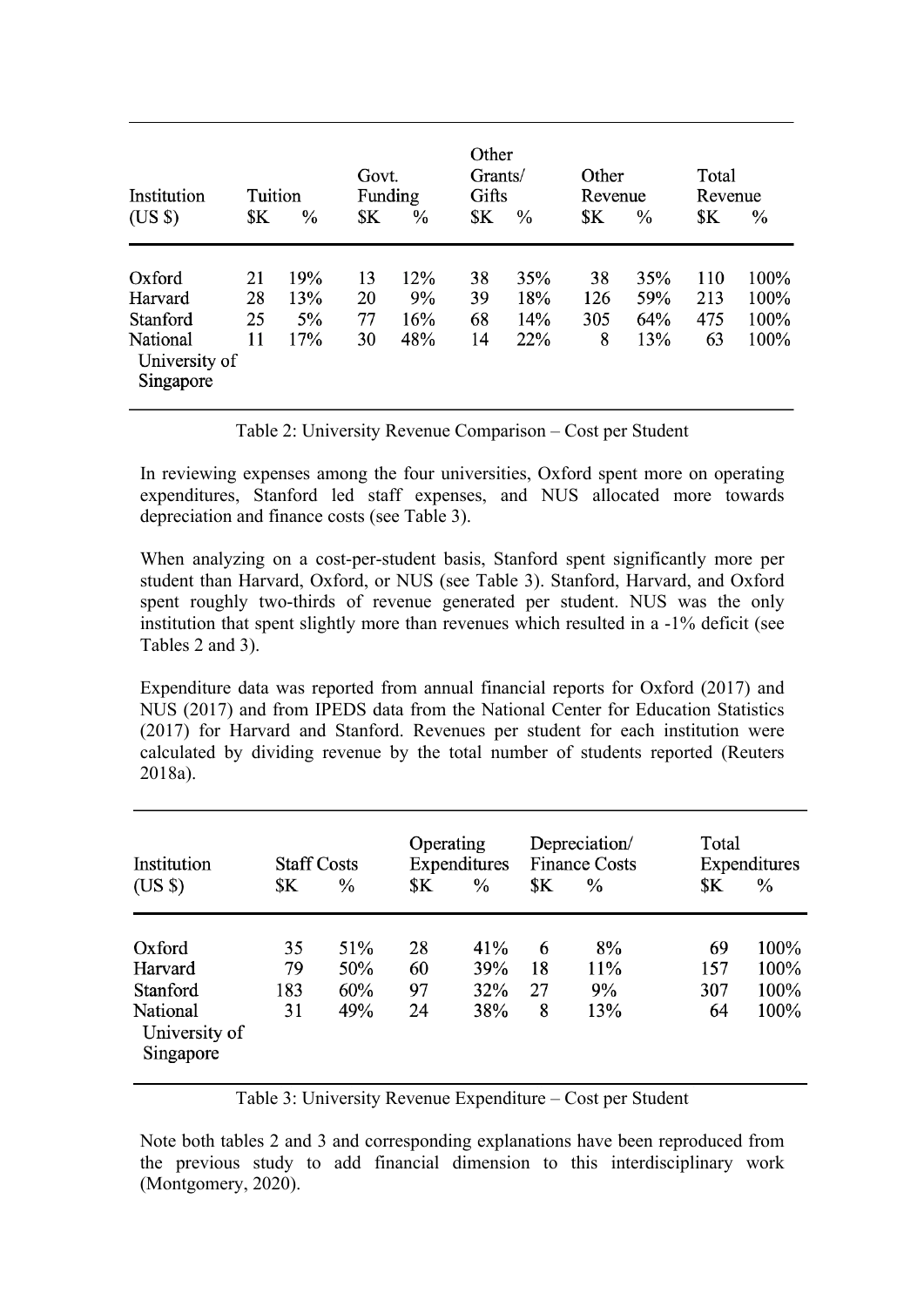### **Discussion**

This exploratory research intends to offer multiple opportunities for future studies such as longitudinal looks at rankings movement over the five years Reuters has been publishing their findings. There are also opportunities to ground studies through theoretical lenses such as institutional theory to look for evidence of legitimacy, and mimicking behaviors such as isomorphism. My dissertation examines the crosssection of traditional missions and the strategic use of innovation to assess mission alignment for the Top 100 list (Reuters, 2018a) through the lens of institutional theory with the anticipated defense and publication date in late 2020.

The use of rankings has been criticized for multiple reasons such as surface-level institutional assessments through aggregated scoring with less attention given to the algorithms and methodologies used (Soh, 2017). The Reuters (2018a) listing represents a starting point to more closely examine institutions that have been recognized for innovating and adapting effectively. This ranking acts as a sample of 100 universities to explore the phenomenon of innovation more deeply. Most university rankings examine comprehensive criteria which may or may not include innovation as a subset, such as the Times Higher Education World University Rankings, Quacquarelli Symonds World University Ranking, and Academic Ranking of World Universities, also known as Shanghai Ranking (Soh, 2017).

Innovation continues to be hotly contested in the higher education sphere as evidenced in a special edition of *The Chronicle of Higher Education* (2019) in which innovation was investigated as a mechanism for "high hopes or broken promises" (p. 59). In the current worldwide climate of the COVID-19 pandemic, we are seeing institutions innovate programming and policies in real time as a means to adapt to pressing challenges, and in some cases, to maintain existentiality.

# **Acknowledgements**

I am very appreciative of the support provided by Dr. Ashley Tull and Dr. Denisa Gándara from the Education Policy and Leadership Department at Southern Methodist University (SMU) in the United States. I would also like to thank my fellow doctoral candidate, Brooke Guelker, for her constant willingness to offer critiques and collaboration. I am also fortunate to work with talented faculty and staff in the interdisciplinary, Doctor and Master of Liberal Studies programs at SMU.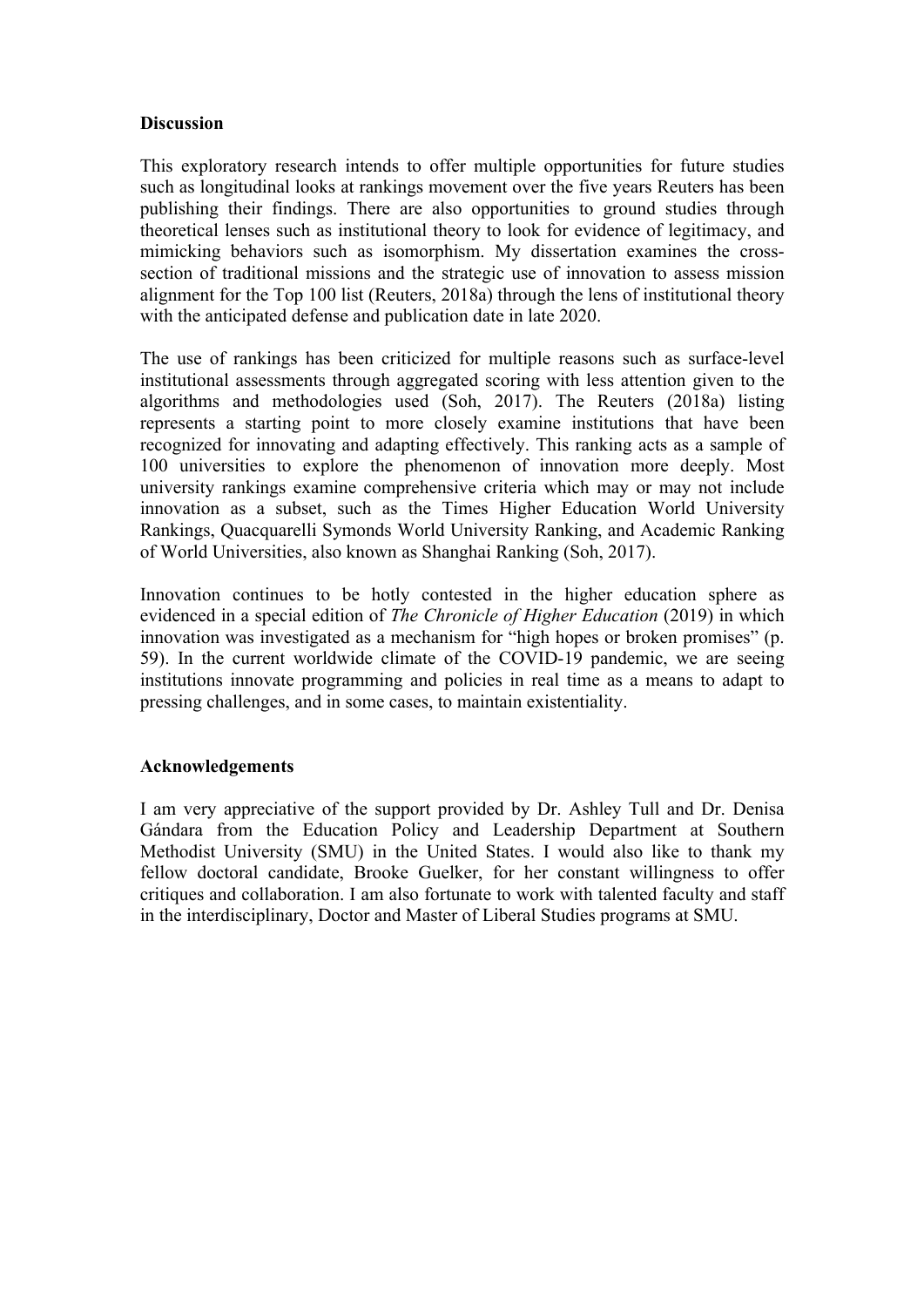### **References**

ATLAS.ti. (2020, July 1). All-in-one research software. Retrieved from https://atlasti.com/

Contreros, R.B. (2017, July 15). Working with geo documents in ATLAS.ti. Retrieved from https://atlasti.com/2017/04/30/geodocs/

Federal Reserve System. (2017). Foreign Exchange Rates – H.10.0. Retrieved from https://www.federalreserve.gov/releases/h10/20171226/

Guruz, K. (2008). *Higher education and international student mobility in the global knowledge economy*. Albany: State University of New York Press.

Harris, M.S. *Understanding institutional diversity in American higher*. Hoboken, NJ: Wiley, 2013.

Henderson, A. (1970). *The innovative spirit*. (1st ed.). San Francisco: Jossey-Bass.

Holley, K.A. (2009). Special issue: Understanding interdisciplinary challenges and opportunities in higher education. *ASHE Higher Education Report*. 3(2): 1-131.

Karlsruhe Institute of Technology (KIT). (2020, July 15). History. Retrieved from https://www.kit.edu/kit/english/history.php

Lange, G., Wodon, Q., & Carey, K. (2018). *The changing wealth of nations 2018: Building a sustainable future*. Washington, DC: World Bank.

Merriam, S.B. and Tisdell, E.J. (2016). *Qualitative research design: A guide to design and implementation.* San Francisco, CA: Jossey-Bass.

Miles, M., Huberman, A., & Saldaña, J. (2014). *Qualitative data analysis: A methods sourcebook.* (3rd ed.). Thousand Oaks, CA: SAGE Publications, Inc.

Montgomery, K.A. (2020, July). A longitudinal financial analysis of the University of Oxford: Traditional missions, innovations, and comparisons with select international high research universities - Harvard, Stanford, and the National University of Singapore. *Journal of Management Science and Business Intelligence.* 5(1): 1-7. doi: 10.5281/zenodo.3915112

National Center for Education Statistics. (2017). IPEDS: Harvard University – Finance. Retrieved from https://nces.ed.gov/ipeds/datacenter/Facsimile.aspx?unitId=acb1b1abadb2

National Center for Education Statistics. (2017). IPEDS: Stanford University – Finance. Retrieved from https://nces.ed.gov/ipeds/datacenter/Facsimile.aspx?unitId=adafaeb2afaf